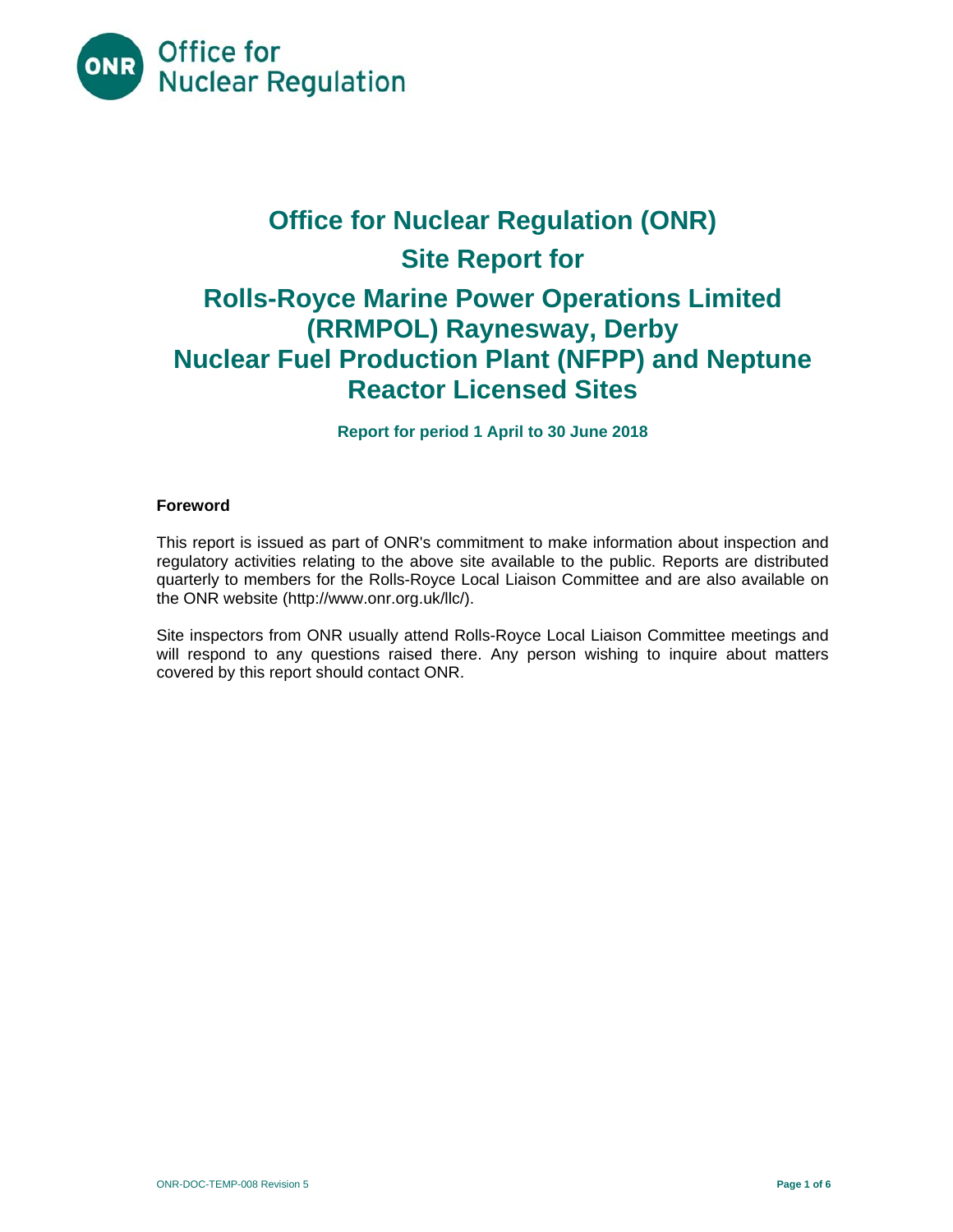# **TABLE OF CONTENTS**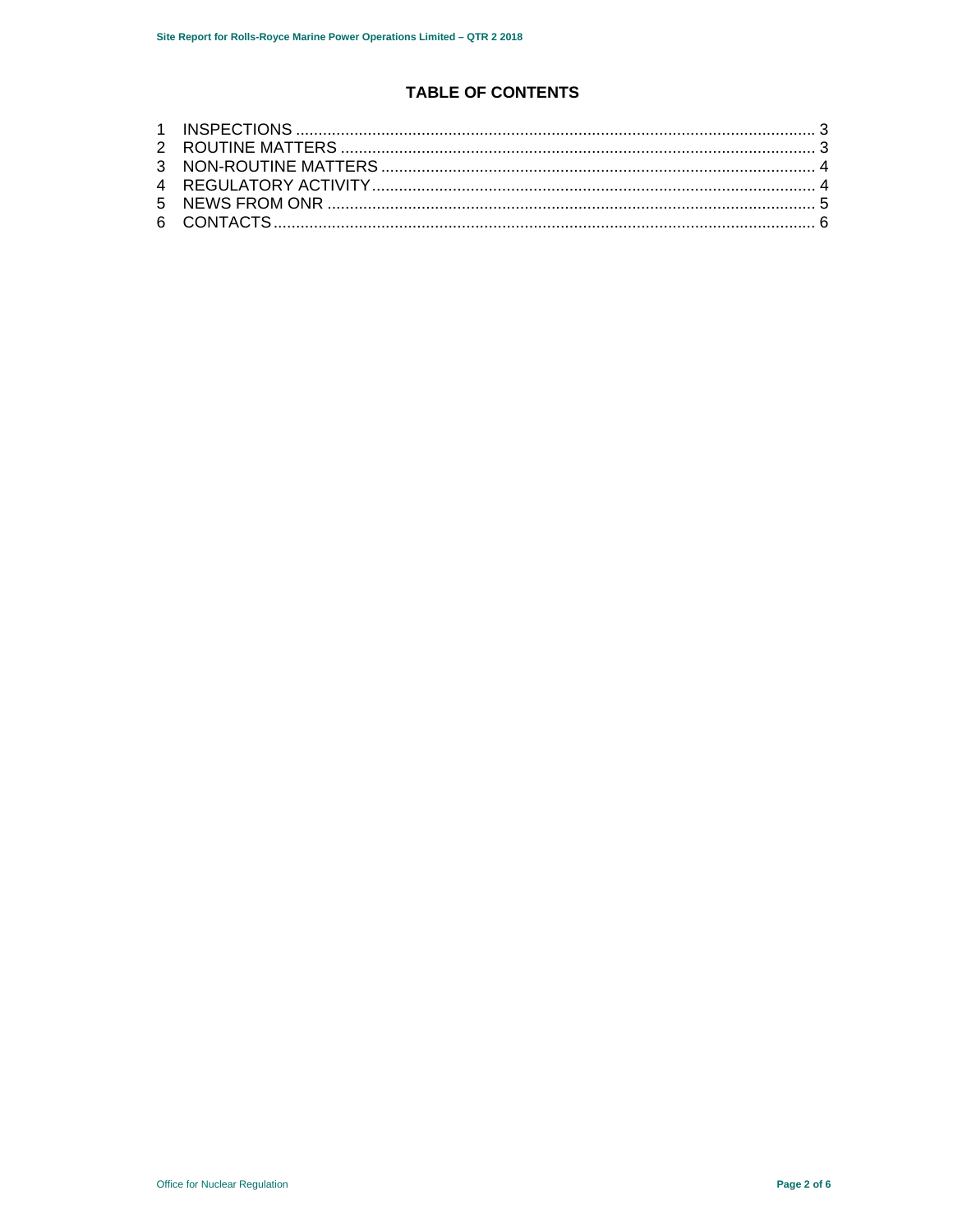### **1 INSPECTIONS**

### **1.1 Dates of inspection**

ONR inspectors attended site on the following dates during the quarter:

- **20 April 2018**
- **24 April 2018**
- **26 April 2018**
- $\blacksquare$  16-17 May 2018
- $\blacksquare$  12-13 June 2018
- 20 June 2018

#### **2 ROUTINE MATTERS**

#### **2.1 Inspections**

Inspections are undertaken as part of the process for monitoring compliance with:

- the conditions attached by ONR to the nuclear site licence, granted under the Nuclear Installations Act 1965 (NIA65) (as amended);
- the Energy Act 2013;
- the Health and Safety at Work Act 1974 (HSWA74); and
- regulations made under HSWA74, for example the lonising Radiations Regulations 1999 (IRR99) and the Management of Health and Safety at Work Regulations 1999 (MHSWR99).

The inspections entail monitoring licensee's actions on the site in relation to incidents, operations, maintenance, projects, modifications, safety case changes and any other matters that may affect safety. The licensee is required to make and implement adequate arrangements under the conditions attached to the licence in order to ensure legal compliance. Inspections seek to judge both the adequacy of these arrangements and their implementation.

In this period, routine inspections of Rolls-Royce Marine Power Operations Limited (RRMPOL) Raynesway, Derby covered the following:

**Internal Regulation** 

# **Internal Regulation**

This intervention considered RRMPOL organisational capability and capacity within the Internal Regulation function; its independence to be able to raise issues of concern with senior level staff; the adequacy of advice given and timely response to findings; and to broadly assess the cultural acceptance of challenge within the organisation and the remit/mandate of the function. Based on the inspection findings, ONR considers that the internal advice and challenge function within RRMPOL has a clear mandate from the Company Board and is staffed with respected and competent individuals, which provides an effective challenge and advice capability to the business.

# **Regulatory meetings**

ONR attended a routine level 3 regulatory engagement meeting during this period.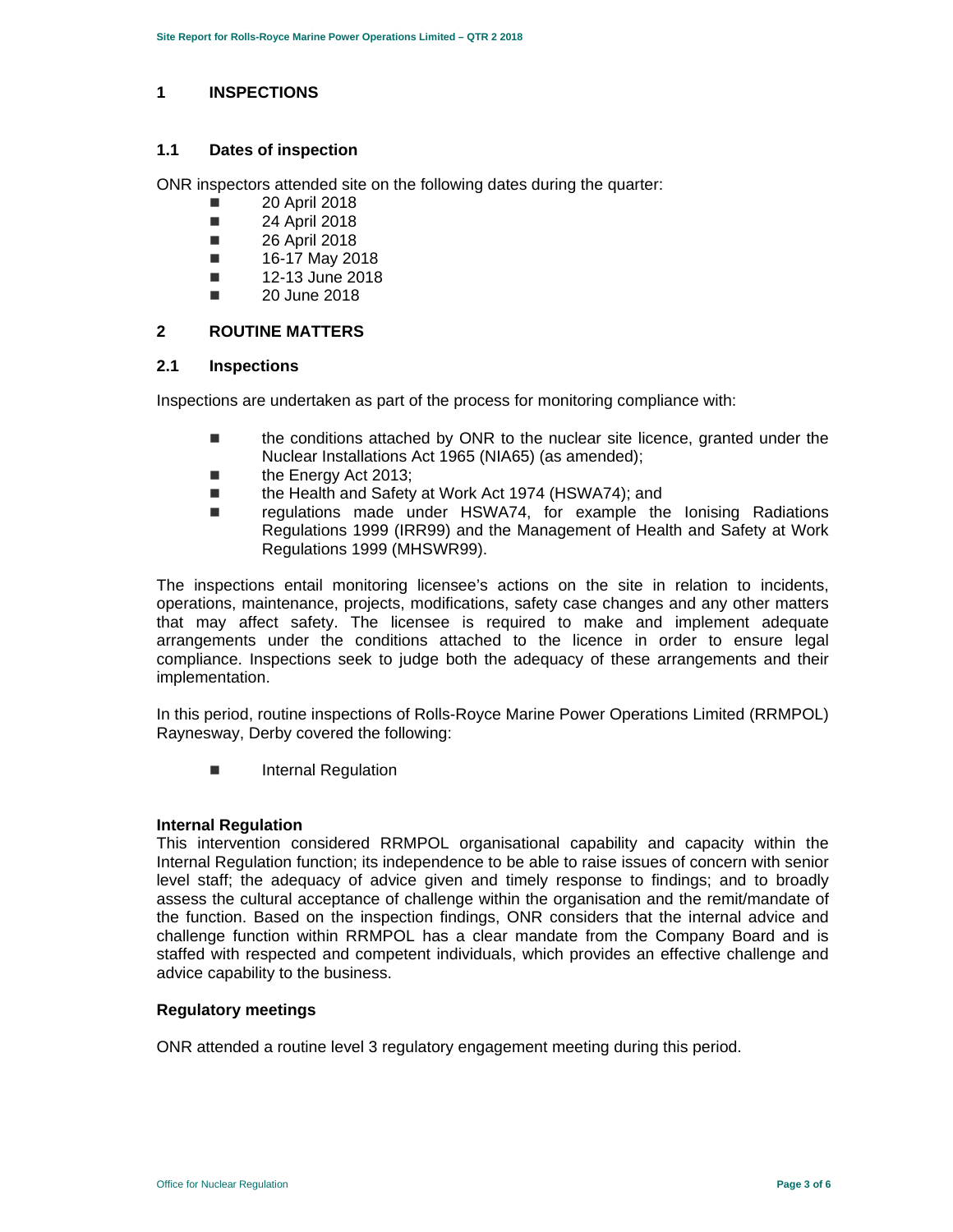#### **2.2 Other work**

Throughout this period there were a number of meetings and telephone / teleconference engagements with site to discuss regulatory engagement regarding facility construction and refurbishment on site.

# **3 NON-ROUTINE MATTERS**

Licensees are required to have arrangements to respond to non-routine matters and events. ONR inspectors judge the adequacy of the licensee's response, including actions taken to implement any necessary improvements. In accordance with site arrangements and regulatory requirements under Licence Condition 7 (Incidents on the site), RRMPOL have reported two events to ONR in the quarter. ONR inspectors have carried out follow up enquires to gather information, to determine if the licensee's response to these events was adequate and to determine if the incident met ONR's investigation criteria. None of the events reported met the ONR investigation criteria. ONR will monitor the efficiency of the RRMPOL corrective actions as part of normal regulatory business.

# **4 REGULATORY ACTIVITY**

ONR may issue formal documents to ensure compliance with regulatory requirements. Under nuclear site licence conditions, ONR issues regulatory documents, which either permit an activity or require some form of action to be taken; these are usually collectively termed 'Licence Instruments' (LIs), but can take other forms. In addition, inspectors may issue Enforcement Notices to secure improvements to safety.

During this period, ONR has permissioned (via Licence Instrument 508) the installation of plant and equipment in the new Product Assembly Building which is currently under construction on the Raynesway site. ONR has also completed its assessment of RRMPOLs periodic review of safety for the Neptune Nuclear Licenced Site and has written to RRMPOL, supporting further operation of the Radioactive Components Facility and the Neptune Radiological Calibration Facility on the site, until the next periodic review of safety to be submitted to ONR in 2027. The Neptune Reactor Facility on the Neptune Nuclear Licenced Site is currently shutdown for refurbishment and its restart will be subject to regulatory approval.

■ The following LIs, Enforcement Notices and Enforcement letters have been issued during the period:

| <b>Date</b> | Tvpe               | <b>Ref No</b> | <b>Description</b>                                                                                                                    |
|-------------|--------------------|---------------|---------------------------------------------------------------------------------------------------------------------------------------|
| 04/05/2018  | Licence Instrument | LI 508        | Agreement to make amendments to the Product<br>Assembly Building Safety Case under<br>arrangements made under Licence Condition 22(1) |

**Table 1 Licence Instruments and Enforcement Notices Issued by ONR during this period** 

Reports detailing the above regulatory decisions can be found on the ONR website at http://www.onr.org.uk/pars/.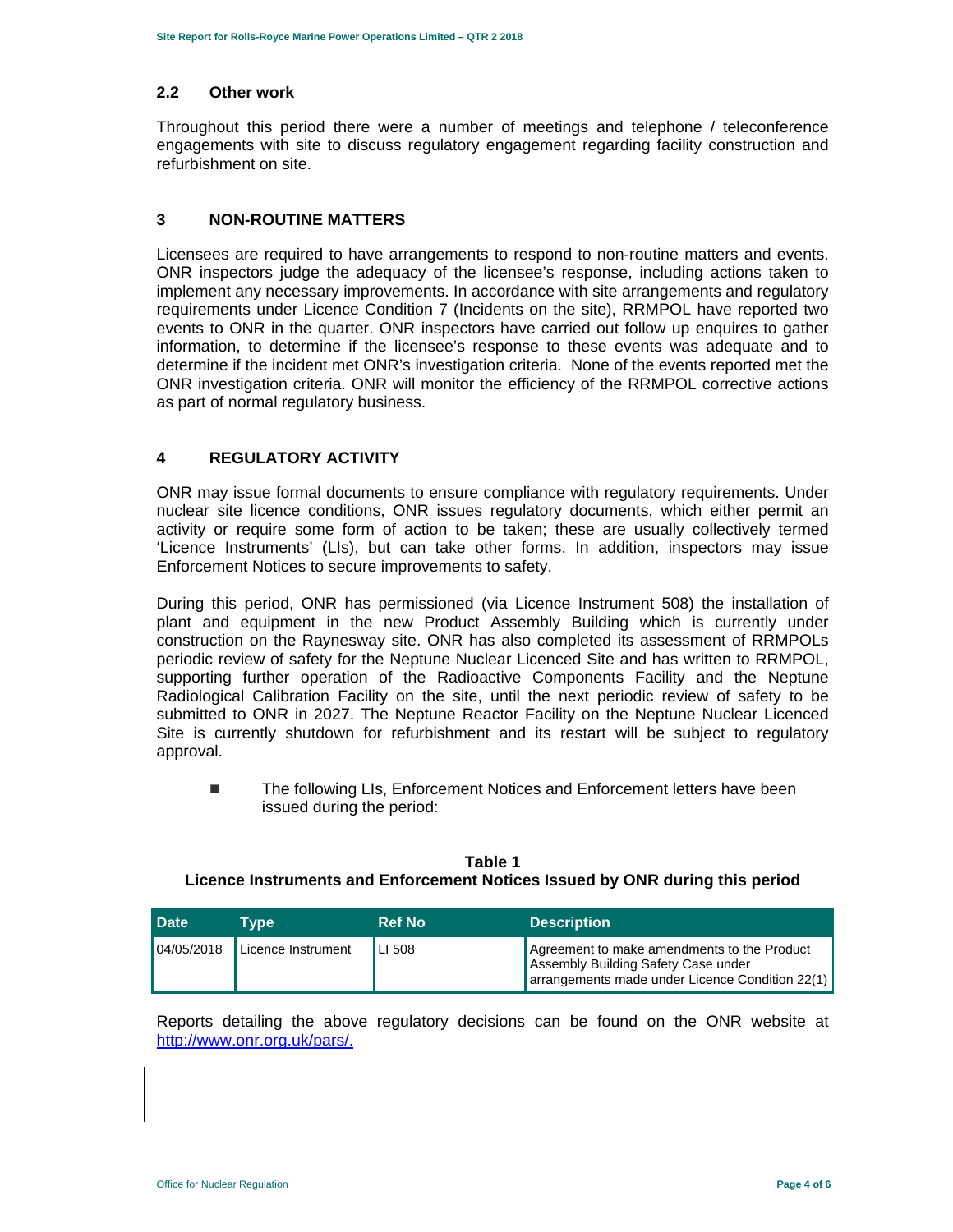#### **5 NEWS FROM ONR**

#### **Stakeholder Engagement**

- On 09 May, we held our annual Industry Conference, with the theme 'Public Safety everyone's responsibility.' Delegates from more than 45 different organisations attended, and we were delighted that Richard Harrington, Parliamentary under Secretary of State, Minister for Business and Industry, was able to join us to deliver a keynote speech. The conference provided us with an opportunity to engage directly with senior representatives from across industry and government on a number of topical and strategic issues affecting the sector.
- As part of our continued stakeholder engagement work, we welcomed finance professionals from a number of nuclear site licensees and dutyholders to seminars in London and Birmingham in June. Led by our Finance Director, Sarah High, we hosted the seminars to provide the industry with a better understanding of our charging methodology, the principles we apply, and how the charging process works. To accompany the seminars we have also published a new booklet  $-$  How we charge for Nuclear Regulation – which is available on our website.
- The next ONR/Non-Governmental Organisation (NGO) engagement forum will take place on 11 October in London. This is a forum to discuss strategic, cross-cutting regulatory matters. Site specific matters are normally addressed via Site Stakeholder Groups. We are always keen to engage with a range of stakeholders and groups on nuclear safety and security issues, so if you do represent a nuclear-interest NGO, and are not already involved through our forum or via a Site Stakeholder Group, then please get in touch with the ONR Communications team for further details, via contact@onr.gov.uk

#### **Regulatory News**

- A delegation from ONR, led by Chief Nuclear Inspector Mark Foy, supported the UK's contribution to the 6th Joint Convention review meeting in Vienna. Bringing together 78 countries from around the world, the Joint Convention on the Safety of Spent Fuel Management and the Safety of Radioactive Waste Management is the world's leading international forum for ensuring society and the environment are protected from hazards arising from spent fuel and radioactive waste. Further details can be found on the IAEA website.
- We have notified Sellafield Ltd of our intention to prosecute the company for offences under Section 2 (1) of the Health and Safety at Work etc. Act (1974). The charge relates to an incident on 5 February, 2017, at a facility which handles special nuclear materials, which resulted in personal contamination to a Sellafield Ltd employee. The decision to prosecute follows an ONR investigation into the incident.
- In May we awarded the contract for delivery of the UK Nuclear Safeguards Information Management and Reporting System (SIMRS) IT system to Axis 12 Ltd. The IT system is necessary for us to establish a domestic safeguards regime after the UK's withdrawal from the Euratom Treaty. The government has now launched the consultation on Nuclear Safeguards Regulation, further details can be found on our website.

#### **Corporate News**